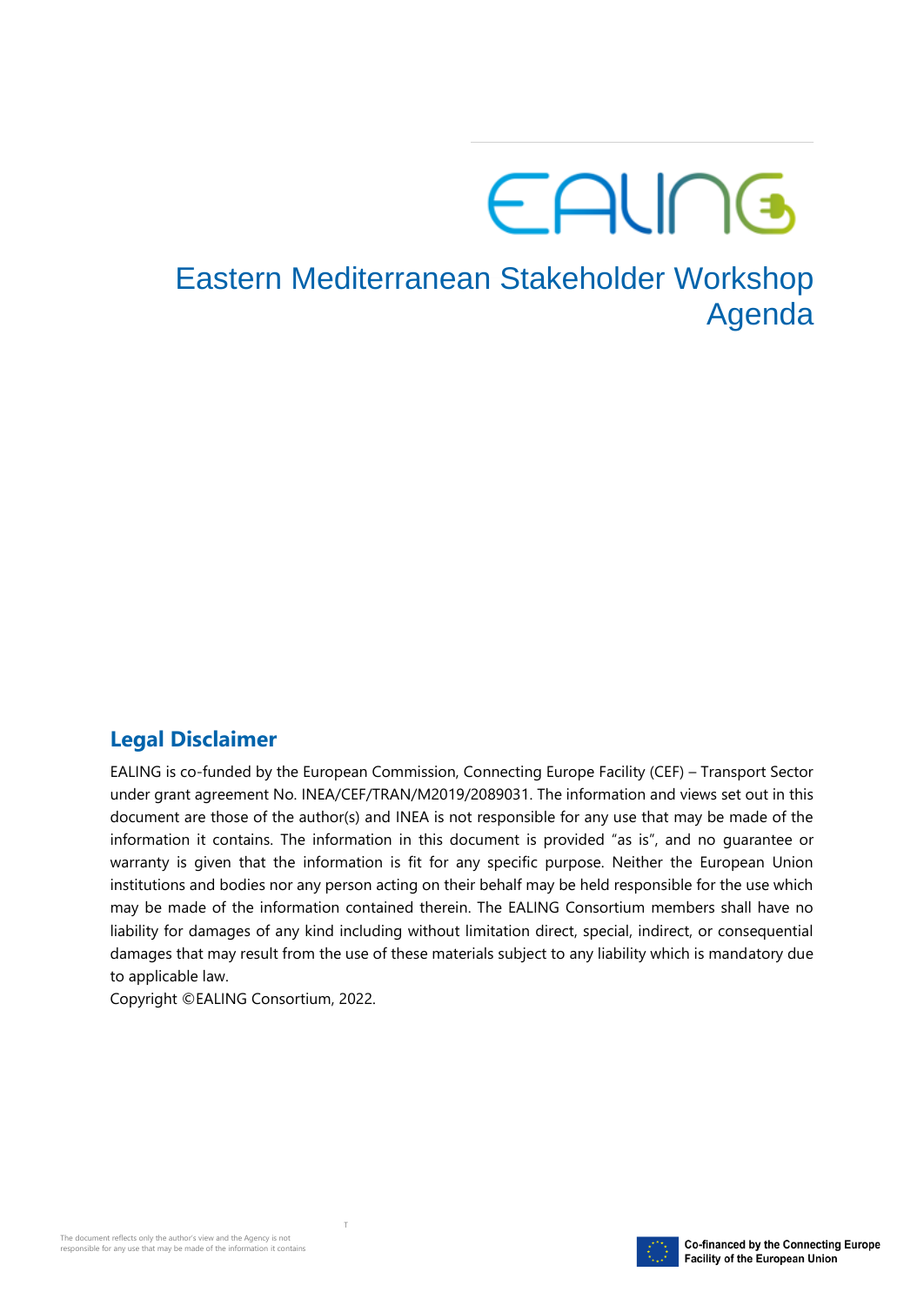

#### **Electrification in Ports and Vessels – Challenges and Sustainable Solutions in Europe**

#### **EALING Eastern Mediterranean Stakeholder Workshop**

#### **Posidonia Seminar Room 2A - [Athens Metropolitan](https://posidonia-events.com/pages/access-to-metropolitan-expo/)  [Expo S.A.](https://posidonia-events.com/pages/access-to-metropolitan-expo/)**

## **7 th June**

**12:45 – 14:30 CEST**

Emissions reduction at the ship-port interface is one of the key drivers to reach the IMO 2030 and 2050 decarbonisation goals and to face the key challenges of the EU Green Deal: regulatory, technical, operational and economic actions to reduce GHG emissions are required to move towards a lower-carbon future.

Establishing of a suitable framework based on EU and national legislations for a harmonised European approach to the Onshore Power Supply (Cold Ironing) is at the heart of EALING Action. During the event the results coming from the EALING Activity 1 "Harmonised framework for the electrification of participating TEN-T maritime ports", Activity 2 "Maritime fleet adaptation" and Activity 3 "Technical studies for the electrification infrastructure of the participating TEN-T maritime ports" will be deepened and discussed together with industry players involved in building a more competitive and sustainable TEN-T Maritime Network.